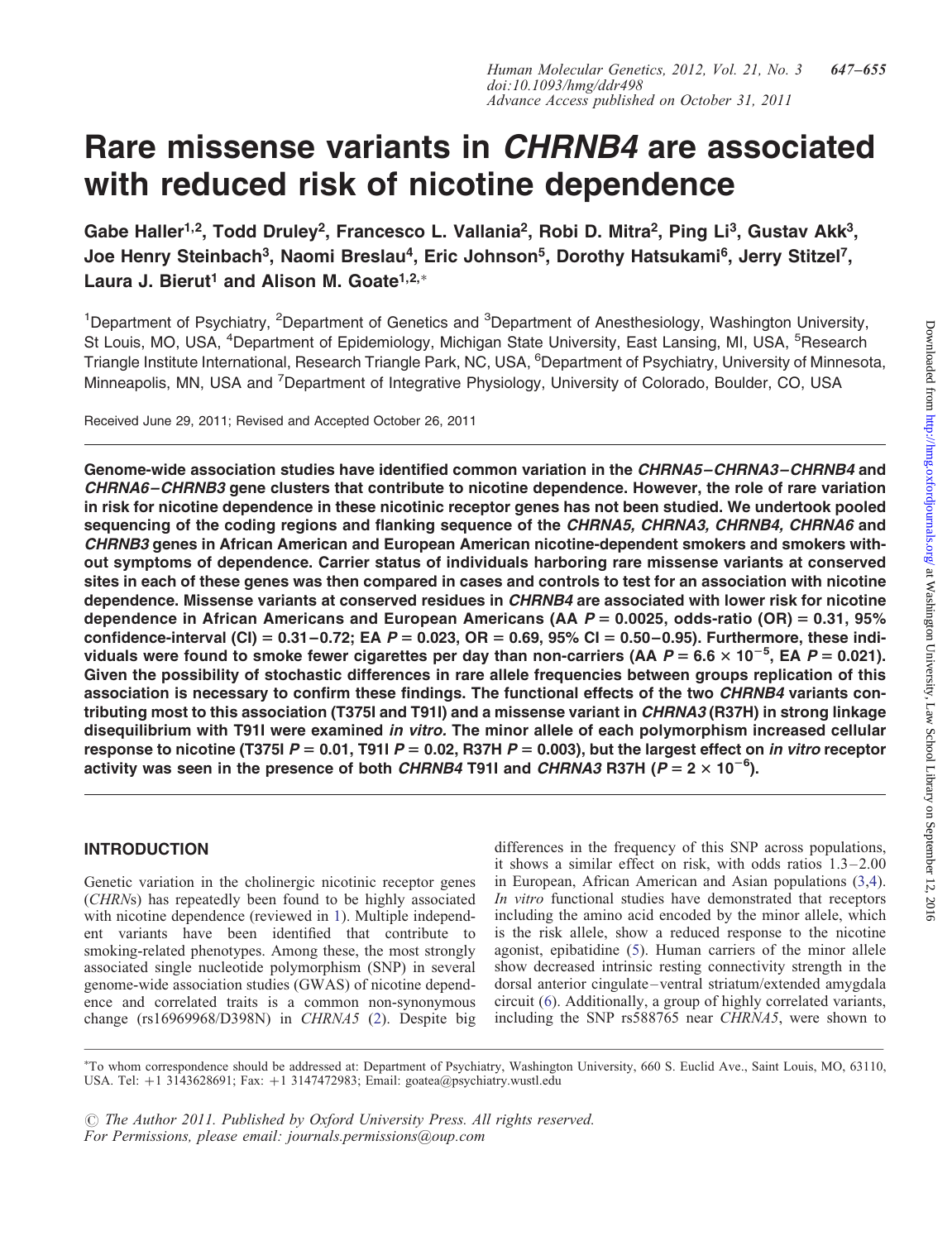

Figure 1. Genomic context of sequenced genes. Positions are from human genome reference assembly build 36.1 (hg18). Direction of transcription is designated with an arrow. Exons are shown as squares.

increase CHRNA5 mRNA expression and increase risk of nicotine dependence independently of rs16969968 ([7,8](#page-8-0)). Common variants at the CHRNA6–CHRNB3 gene cluster were also recently shown to contribute to smoking quantity [\(2](#page-8-0)). Together, these results strongly suggest multiple mechanisms connecting nicotinic receptor function to nicotine dependence. Despite these findings, only a small proportion of the variance  $(\sim 5\%)$  in nicotine dependence-related traits has been explained by these variants [\(7](#page-8-0)).

Neuronal nicotinic acetylcholine receptors are pentameric ion channels produced from various combinations of  $\alpha$  and b receptor subunits and are the main target for nicotine in the brain. The vast majority of neuronally expressed nicotinic receptors contain the  $\alpha$ 4 and  $\beta$ 2 subunits, but many other combinations are formed and have distinct properties and expression patterns. As such, it is thought that the various aspects of nicotine dependence (craving, withdrawal, tolerance, sensitivity, etc.) may be due to these distinct characteristics. For example, recent studies have shown that mice lacking Chrna5 fail to display the adverse effects of high doses of nicotine and mice lacking Chrnb4 or Chrna5 show reduced somatic signs of withdrawal after ceasing long-term nicotine treatment [\(9](#page-8-0),[10\)](#page-8-0). Additionally, mice over-expressing Chrnb4 were recently shown to display a strong aversion to nicotine that can be reversed by virally mediated expression of  $\alpha$ 5 D398N variant in the medial habenula ([11\)](#page-8-0). This work suggests that aversion of nicotine in the mouse is regulated by the balanced activity of  $\beta$ 4 and  $\alpha$ 5 nicotinic receptor subunits in the medial habenula. A recent association study of smoking cessation also suggests that variants in CHRNB4 may decrease craving and withdrawal symptoms ([12\)](#page-8-0). These findings suggest that multiple nicotinic receptor subunit genes likely play a role in the development and maintenance of nicotine dependence and that variants in these genes may have different and in some cases opposing functional effects.

Rare genetic variants have recently been shown to contribute to a number of common human diseases (reviewed in [13](#page-8-0)). Specifically, multiple rare variants have been reported in genes previously shown to harbor common variants associated with common diseases ([14](#page-8-0)–[16](#page-8-0)). Additionally, studies have demonstrated associations between rare variation in nicotinic receptor genes and nicotine dependence [\(17](#page-8-0),[18\)](#page-8-0). As a class, rare

SNPs, copy-number variants and small insertion/deletion polymorphisms (indels) constitute the majority of human genetic variation and thus may hold the key to understanding part of the missing heritability of complex traits unaccounted for by recent GWAS. Sequencing is one of the few methods by which these variants can be investigated; however, the cost of sequencing hundreds or thousands of individuals for multiple genes remains high despite advances in sequencing technologies. An efficient alternative approach is to carry out DNA sequencing using DNA pooled from multiple individuals. To further characterize the role of rare genetic variation in the nicotinic acetylcholine receptors on nicotine dependence, we have employed this approach to identify rare variants in the CHRNA5, CHRNA3, CHRNB4, CHRNA6 and CHRNB3 genes in individuals with and without nicotine dependence. We report that rare  $(<5\%)$  missense variants at conserved sites in CHRNB4 are associated with decreased risk of developing nicotine dependence and decrease the number of cigarettes consumed daily by smokers. These findings suggest that nicotine dependence is mediated in part by rare genetic variation and by variation in CHRNB4 specifically.

# RESULTS

In order to identify novel rare variants associated with nicotine dependence, we sequenced 752 individuals from the extremes of the population distribution of Fagerström Test of Nicotine Dependence (FTND) scores in 6 pools. The protein coding regions of the five human cholinergic nicotinic receptor subunit genes constituting the gene clusters previously reported to harbor common variants associated with nicotine dependence (CHRNA5–CHRNA3–CHRNB4 and CHRNA6– CHRNB3) (Fig. 1) were sequenced on an Illumina GAIIx and analyzed using the short indel prediction by large deviation inference and nonlinear true frequency estimation by recursion (SPLINTER) algorithm  $(19)$  $(19)$  $(19)$ . We obtained  $>$ 30-fold coverage per allele at all positions within the 28 amplicons designed to cover the protein coding exons of CHRNA3, CHRNA5, CHRNA6, CHRNB3 and CHRNB4 and validated 24 (9 novel) missense variants (Fig. [2](#page-2-0) and Table [1\)](#page-3-0). We only attempted to validate missense variants as these are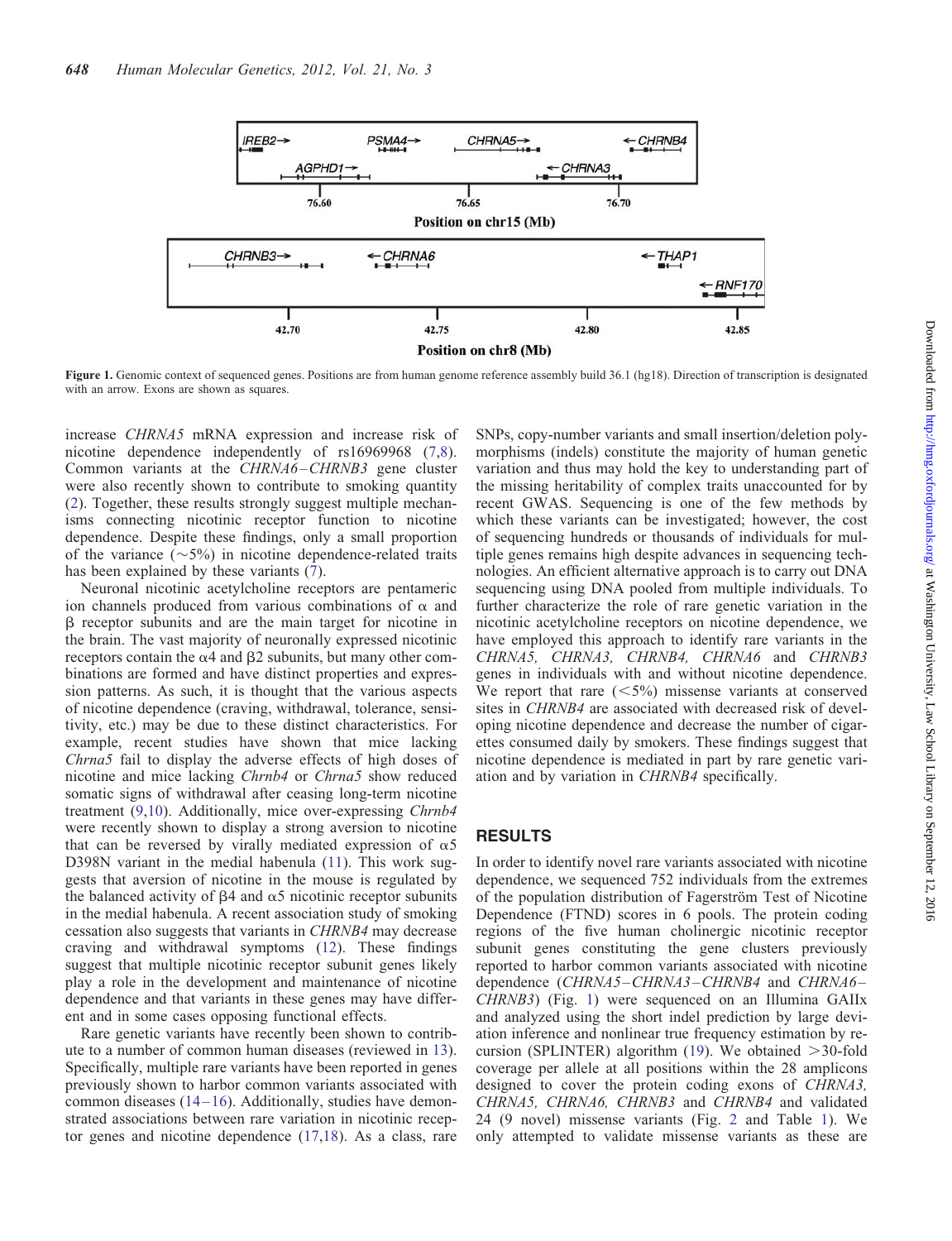<span id="page-2-0"></span>

Figure 2. Schematics of the CHRN genes studied and the locations of missense variants identified in sequenced individuals from the COGEND study. Each protein consists of a signal peptide, two extracellular domains, four transmembrane domains (TM1–4) and three intracellular domains. Conserved sites (phyloP44Vertebrate score  $\geq 2$ ) are shown in grey, while all others are shown in black.

more likely to have a functional impact than non-coding or synonymous coding changes. As the SPLINTER algorithm produces a P-value for the probability that a predicted variant is a true positive, we also genotyped a number of variants below our cut-off for significance in order to determine the positive predictive value of the algorithm. A total of 42 variants were genotyped in the sequenced individuals. Of these, 14 were selected for having probabilities of being true positives just below our cut-off value. Only 1 of these 14 variants was validated, while 24 of 28 SNPs predicted to be true positives were validated. This produced a positive predictive value of 86%. Additionally, all variants included as part of the amplified positive control vector were found upon achieving  $>$ 30-fold coverage at mutated sites (sensitivity = 100%) and only  $\sim 80$  sites in the 1908 bp negative control vector were predicted to be polymorphic (specificity  $= \sim 95\%$ ). The majority of validated variants, as expected, are rare  $(22/24 =$ 92% have minor allele frequency  $\lt$  5%) in African Americans or Europeans. In fact, many are present in only one sequenced individual ( $7/24 = 29\%$  are singletons). Additionally, some of the missense variants present in these genes were found at less conserved sites (9/25; phyloP score  $<$  2), suggesting that they are less likely to have a functional impact. Altogether, we identified 15 variants (4 novel) at conserved sites and used these for further analysis. Of these, 12 were also predicted to be damaging by Polyphen, SIFT or both (Table [1](#page-3-0) and [Sup](http://hmg.oxfordjournals.org/lookup/suppl/doi:10.1093/hmg/ddr498/-/DC1)[plementary Material, Table S1](http://hmg.oxfordjournals.org/lookup/suppl/doi:10.1093/hmg/ddr498/-/DC1)) [\(20](#page-8-0),[21\)](#page-8-0).

We determined the frequency of each missense variant validated from sequencing in individuals from the Collaborative Study on the Genetics of Nicotine Dependence (COGEND) (710 African Americans and 2055 European Americans) using Sequenom. We then compared the frequency of each missense SNP as well as the number of carriers of conserved missense variants in cases and controls for each of the genes sequenced. To ensure novel findings, we excluded the SNP rs16969968 from analyses in European Americans as this would overshadow the effects of other variants in the CHRNA5 gene and because it is common in European Americans (frequency  $= 0.35$ ). We find that two SNPs in *CHRNB4* (T91I and T375I) and one SNP in CHRNA3 (R37H) are associated with decreased risk of nicotine dependence either in African Americans or in European Americans [\(Supplementary](http://hmg.oxfordjournals.org/lookup/suppl/doi:10.1093/hmg/ddr498/-/DC1) [Material, Table S1](http://hmg.oxfordjournals.org/lookup/suppl/doi:10.1093/hmg/ddr498/-/DC1)). Notably, the T91I and R37H variants are in high linkage disequilibrium (LD) in European Americans  $(r^2 = 0.89, n = 2035)$  and African Americans  $(r^2 = 0.59,$  $n = 710$ , making it difficult to determine the relative contribution of the two variants to the observed association. We do not find an association between rare variants, conserved or otherwise, and nicotine dependence at the other genes studied (CHRNB3, CHRNA6 and CHRNA5) in African Americans or European Americans.

We find that carriers of rare missense variants at conserved sites in CHRNB4 were less frequently nicotine dependent (ND) compared with non-carriers, both in African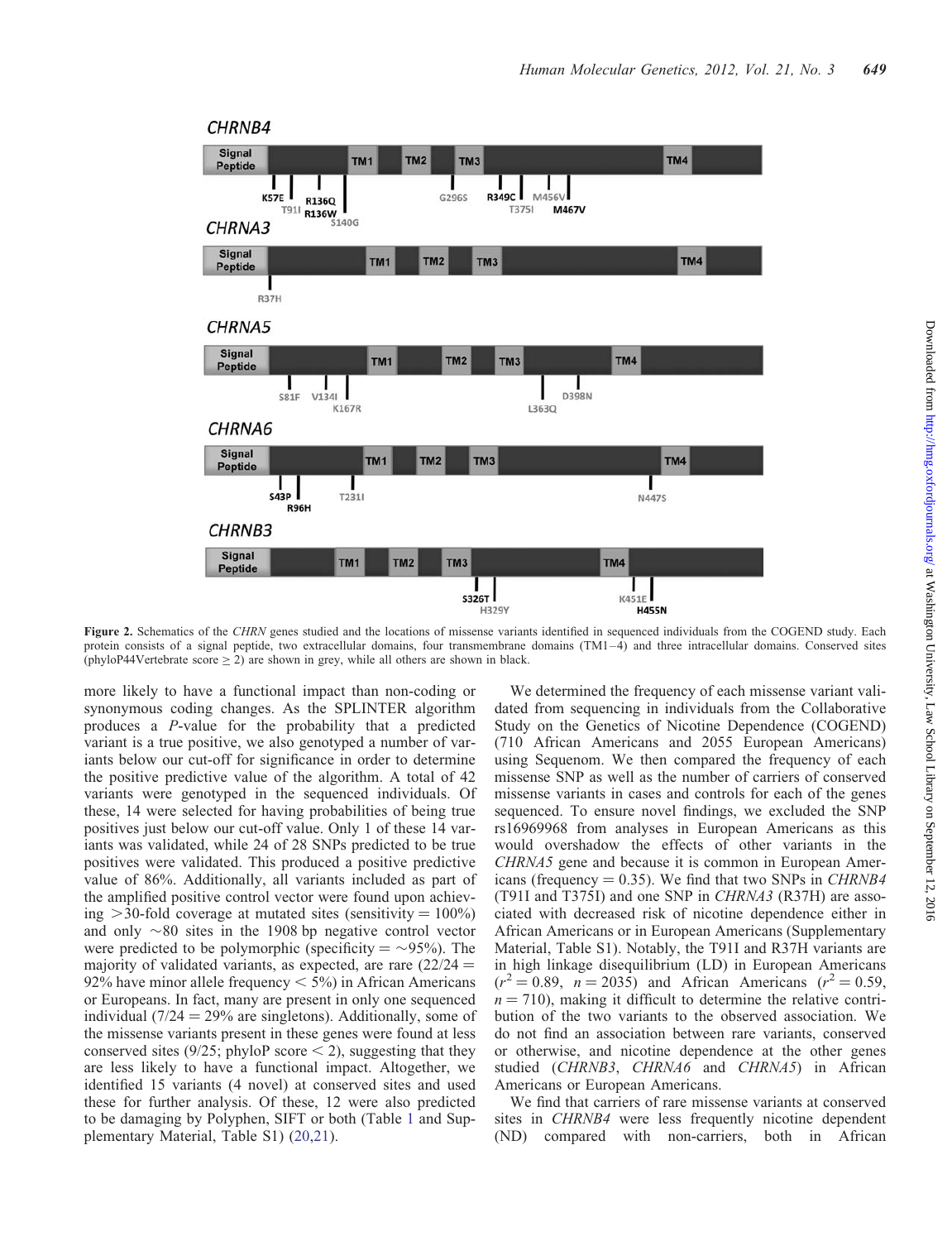| <b>CHRNB4</b>            | African Americans<br>Non-carriers | Carriers    | $P$ -value           | European Americans<br>Non-carriers | Carriers    | $P$ -value |
|--------------------------|-----------------------------------|-------------|----------------------|------------------------------------|-------------|------------|
| $\boldsymbol{n}$         | 681                               | 29          |                      | 1857                               | 178         |            |
| Age                      | $37 + 6$                          | $37 + 7$    | 0.64                 | $37 + 5$                           | $36 + 6$    | 0.72       |
| Women/men                | 250/431                           | 11/18       | 1.00                 | 727/1151                           | 67/110      | 0.87       |
| Nicotine cases/controls  | 450/231                           | 11/18       | 0.0025               | 974/883                            | 77/101      | 0.023      |
| <b>CPD</b>               | $17 + 13$                         | $9 + 6$     | $6.6 \times 10^{-5}$ | $19 + 17$                          | $16 + 14$   | 0.021      |
| <b>FTND</b> Score        | $4.0 + 3.2$                       | $2.1 + 2.8$ | 0.0019               | $3.4 + 3.5$                        | $2.7 + 3.3$ | 0.008      |
| Withdrawal symptom count | $3.7 + 2.4$                       | $2.4 + 2.9$ | 0.012                | $3.4 + 2.5$                        | $3.2 + 2.4$ | 0.42       |

<span id="page-3-0"></span>Table 1. Demographic and phenotypic characteristics of COGEND African Americans and European Americans

Carriers are individuals who possess at least one of the following: T91I, T375I, G296S or M456V. ND cases are maximum lifetime FTND  $\geq$  4, while controls are maximum lifetime FTND  $\leq$  1. CPD values are mean  $\pm$  SD and represent the average number of cigarettes smoked per day when the individual was smoking the most. FTND score is maximum lifetime FTND score. P-values were calculated using a two-sided Fisher's exact test or two-sided Wilcoxon rank-sum test. P-values in bold are those less than 0.05.

Americans and European Americans (African Americans  $P =$ 0.0025, odds-ratio  $(OR) = 0.31$ , 95% confidence-interval  $(CI) = 0.31 - 0.72$ ; European Americans  $P = 0.023$ , OR = 0.69, 95% CI = 0.50–0.95) (Table 1). This is significant for African Americans after Bonferroni correction for multiple tests assuming one test for each gene studied ( $P < 0.01$ ). As we are not able to distinguish between the effects of the T91I and R37H variants, carriers of missense variants at conserved site in either *CHRNA3* or *CHRNB4* are also less frequently ND compared with non-carriers (African American  $P = 0.0035$ ; European American  $P = 0.012$ ). To determine whether the observed association could be explained by the CHRNA3 R37H alone, we performed logistic regression including CHRNA3 R37H genotype as a covariate. CHRNB4 carrier status remained associated with nicotine dependence status in African Americans ( $P = 0.0025$ ), but not in European Americans ( $P = 0.37$ ). This is most likely because rs61737499 (CHRNB4 T375I), one of the major contributors to the association SNP in African Americans, is monomorphic in European Americans. Additionally, we investigated the possibility that one of the four comorbid diagnostic and statistical manual of mental disorders IV (DSM IV) defined substance dependence phenotypes measured in our data set (alcohol, cocaine, marijuana and opiates) was contributing to the observed association at CHRNB4. None of these comorbid phenotypes significantly altered the association results observed between nicotine dependence and CHRNB4 carrier status in either African Americans or European Americans when included as a covariate in a logistic regression. These findings suggest that variants in CHRNB4 and possibly CHRNA3 protect against nicotine dependence and that this is not due to a correlation between nicotine dependence and other comorbid phenotypes.

Two groups of common genetic variants within the CHRNA5–CHRNA3–CHRNB4 gene cluster (tagged by rs16969968 and rs588765, respectively) were previously shown to affect nicotine dependence risk and represent the two strongest associations between SNPs in this region and nicotine dependence in European Americans and African Americans [\(2](#page-8-0),[7,22](#page-8-0)). To determine whether our findings could be due to LD with either of these variants, we performed logistic regression including each as a covariate. *CHRNB4* carrier status remained associated with nicotine dependence status in African Americans ( $P = 0.0048$ ), but not in European

Americans  $(P = 0.13)$  when rs16969968 genotype was included as a covariate. However, we find that CHRNB4 carrier status is associated with nicotine dependence among carriers of the minor allele of rs16969968 (Fisher's exact test  $P = 0.03$ , OR = 0.55) in European Americans. CHRNB4 carrier status was associated with nicotine dependence status in African Americans ( $P = 0.0031$ ) and in European Americans ( $P = 0.043$ ) when the rs588765 genotype was included as a covariate. These findings suggest that our observed associations are not due to a correlation between rare variants in CHRNB4 and previously described common variant associations in the region.

To ensure that our findings within the African American portion of the COGEND sample is not due to population stratification, we calculated principal components using EIGEN-STRAT [\(23](#page-8-0)). We then performed logistic regression to test the association between CHRNB4 carrier status at conserved sites and nicotine dependence, including the first two principal components (PC1 and PC2) as covariates. CHRNB4 carrier status remained associated with nicotine dependence status in African Americans ( $P = 0.0038$ ). Additionally, we calculated local admixture using local ancestry in admixed popula-tions [\(24](#page-8-0)). In the 100 kb encompassing the CHRNA5– CHRNA3–CHRNB4 gene cluster, all African American individuals were found to have local ancestry estimates of 0, 50 or 100% European admixture, while all European Americans had local ancestry estimates of 100% European ancestry. The average European admixture of African Americans in this region was 21.8%, consistent with previous findings [\(25](#page-8-0)). CHRNB4 carrier status remained significantly associated with nicotine dependence when we performed logistic regression, including local admixture estimates from the 100 kb encompassing the CHRNA5–CHRNA3–CHRNB4 gene cluster as a covariate in African Americans ( $P = 0.0029$ ). These findings suggest that the observed association is not due to population stratification, either on a genome scale or on a local scale.

In order to examine which aspects of nicotine dependence are affected by variants in CHRNB4, we tested the association between several nicotine-related phenotypes in addition to case status. When we compared the distribution of cigarettes per day (CPD) in CHRNB4 conserved SNP carriers and noncarriers, we observed that carriers also have a lower mean CPD than non-carriers (African American  $P = 6.6 \times 10^{-5}$ , European American  $P = 0.021$ . FTND as a quantitative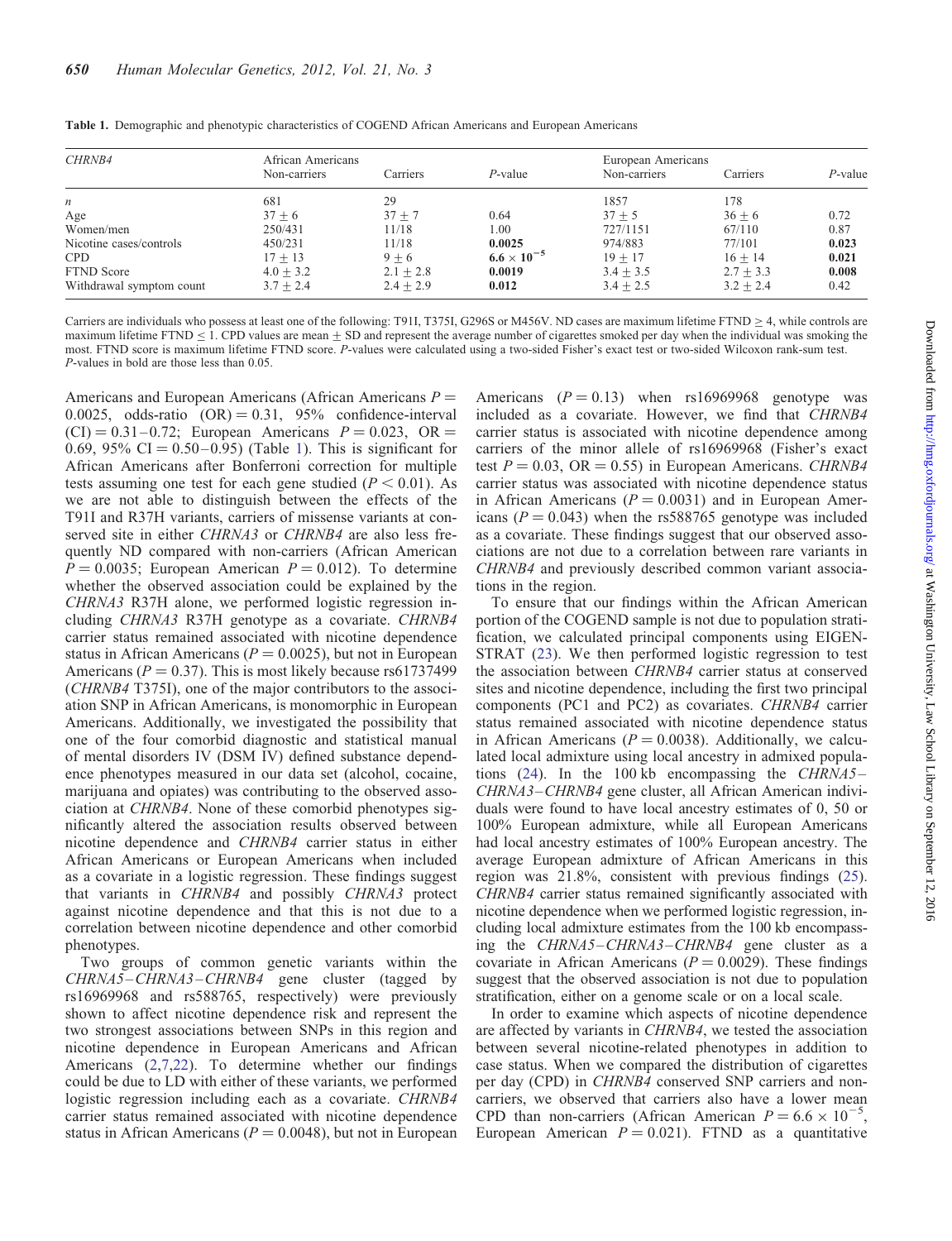

Figure 3. Functional effects of the mutations to the  $\alpha$ 3 and  $\beta$ 4 subunits. (A) The ACh concentration– response curves were obtained by fitting the data recorded at  $1-1000 \mu M$  ACh to the Hill equation. The data are normalized to 1 mm ACh. Each data point is mean  $\pm$  SEM from 4 to 9 cells. The fitting results are given in [Supplementary Material, Table S2.](http://hmg.oxfordjournals.org/lookup/suppl/doi:10.1093/hmg/ddr498/-/DC1) (B) The nicotine concentration– response curves were obtained by fitting the data recorded at  $1-100 \mu$ M nicotine to the Hill equation. Each cell was additionally exposed to 1 mM ACh to which the nicotine responses are normalized. Each data point is mean  $\pm$  SEM from 3 to 9 cells. (C) The relative nicotine current is calculated as the ratio of the peak responses to  $100 \mu$ M nicotine and  $1 \text{ mm}$ ACh from the same cell. The data are mean  $\pm$  SEM from 6 to 13 cells. Statistical significance was assessed by t-test and shows comparison to the normal  $\alpha$ 3β4 receptor. \* $P < 0.05$ ; \*\* $P = 0.003$ ; \*\*\* $P = 2 \times 10^{-7}$ .

trait was also lower in carriers compared with noncarriers (African American  $P = 0.0019$ , European American  $P = 0.008$ ) (Table [1](#page-3-0)). Using DSM-IV criteria to assign nicotine dependence case status, we find carriers to have reduced risk of becoming ND in African Americans ( $P = 0.03$ ) and European Americans ( $P = 0.02$ ). As *Chrnb4* knockout mice exhibit reduced withdrawal symptoms upon cessation of prolonged nicotine exposure [\(10](#page-8-0),[26\)](#page-8-0), we investigated whether conserved missense variants in CHRNB4 contribute to withdrawal symptoms among individuals who attempt cessation. We find that carriers of conserved missense variants in CHRNB4 show fewer signs of withdrawal as measured by the number of withdrawal symptoms endorsed in African Americans but not European Americans (African American  $P = 0.012$ , European American  $P = 0.42$ ) (Table [1\)](#page-3-0).

To determine whether the three major contributors to this association (CHRNB4 T375I, CHRNB4 T91I and CHRNA3 R37H) affect  $\alpha$ 3 $\beta$ 4 receptor function, we heterologously expressed the variant forms of  $\alpha$ 3 and  $\beta$ 4 in HEK293 cells. We examined the effect of the *CHRNB4* T91I variant alone as well as in combination with CHRNA3 R37H because these two variants are in LD (EA  $r^2 = 0.89$ , AA  $r^2 = 0.59$ ). We elicited responses with acetylcholine (the endogenous transmitter) or nicotine. The concentration – response relationships did not show significant differences in terms of the concentration producing a half-maximal response, for either acetylcholine or nicotine (Fig. 3A and B; *t*-test  $P > 0.2$ ). However, each of these variants showed increased maximal response to nicotine relative to the maximal response to acetylcholine (Fig. 3B and C). Both CHRNB4 variants, the CHRNA3 R37H variant alone and the combination of CHRNA3 R37H and CHRNB4 T91I variants, showed significantly increased relative maximal response to nicotine compared with normal (*t*-test  $P \le 0.02$ ). The maximal response produced from receptors containing CHRNB4 T91I and CHRNA3 R37H was also greater  $(>1.4\text{-fold})$  than the response seen for CHRNA3 R37H alone, further suggesting an effect of CHRNB4 T91I independent of CHRNA3 R37H (*t*-test  $P = 0.02$ ).

#### **DISCUSSION**

We find that rare missense variants at evolutionarily conserved sites in *CHRNB4* and *CHRNA3* are associated with reduced risk of nicotine dependence in African Americans and European Americans. Our in vitro data suggest that this is likely due to the tendency of these variants to increase cellular response to nicotine, although the exact mechanism is unclear. We do not find an association between rare variants, conserved or otherwise, and nicotine dependence at the other genes studied (CHRNB3, CHRNA6 and CHRNA5) in African Americans or European Americans. This may be due to insufficient power resulting from low minor allele frequencies even after collapsing genotypes within genes. For instance, the frequency of carriers of missense variants at conserved loci for CHRNA5 in European Americans is 0.015, while the frequency of such carriers for CHRNB4 is 0.055. This increased carrier frequency for CHRNB4 was in large part due to the combined frequency of the two variants (T375I and T91I) which is why we chose to study these SNPs in vitro. It is important to note that rare variant associations are more dependent on stochastic events, namely the sampling of rare allele carriers from a population, than studies of common genetic variants. It is possible that our observed associations may be due to chance fluctuations in rare variant allele.

When considering genetic associations in admixed populations, it is important to ensure that findings are not due to subtle population stratification, either on a genome scale or locally at associated loci. As a result, we calculated both global and local measures of admixture for each of the African American individuals in COGEND. We find that neither global nor local admixture is able to account for the association we observe between rare missense variants at evolutionarily conserved sites in *CHRNB4* and nicotine dependence.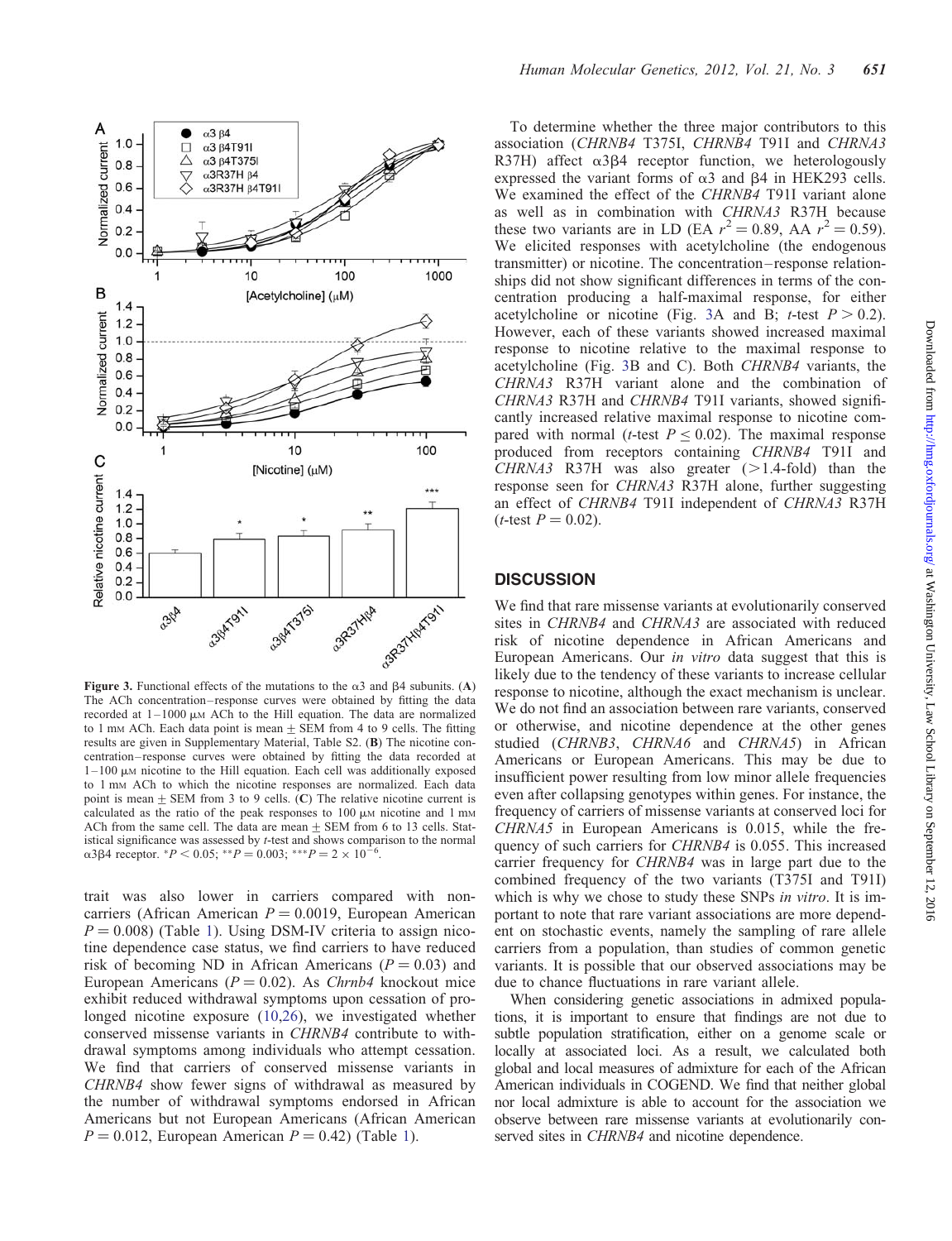In addition to nicotine dependence, we examined the effect of conserved missense variants in CHRNB4 on several phenotypes designed to tease apart various aspects of dependence. Specifically, we find that African American and European American rare variant carriers smoke fewer CPD and that African American carriers experience fewer withdrawal symptoms when compared with non-carriers. These data suggest that these CHRNB4 variants are likely contributing to the risk of developing nicotine dependence by allowing carriers to quit more easily, possibly by allowing them to smoke fewer CPD to combat withdrawal symptoms. It is difficult to determine with confidence which aspect of nicotine dependence variants in CHRNB4 are affecting, however, as each of the phenotypes analyzed are highly correlated in our sample  $(r^2 \text{ from } 0.32-0.85)$  and because our sample was selected to contain the extremes of the population distribution of FTND score.

To determine the functional consequence of changes in CHRNB4, we characterized two variants, as well as a conserved CHRNA3 missense variant correlated with CHRNB4 T91I. Both CHRNB4 variants were found to increase maximal nicotine response relative to response to acetylcholine (T375I  $P = 0.01$ , T91I  $P = 0.02$ ). Additionally, the CHRNA3 missense variant alone and in combination with CHRNB4 T91I showed significant increases in the relative maximal response to nicotine ( $P = 0.003$ ) and  $2 \times 10^{-6}$ ). The maximal response produced from receptors containing CHRNB4 T91I and CHRNA3 R37H was also greater  $(>1.4$ -fold) than the response seen for either *CHRNB4* T91I or CHRNA3 R37H alone, further suggesting an effect of CHRNB4 T91I independent of *CHRNA3* R37H ( $P = 0.02$ ). (Table [2\)](#page-6-0) These results are consistent with findings regarding the in vitro function of the previously described CHRNA5 D398N variant [\(5](#page-8-0),[27](#page-8-0)). Increased maximal response to nicotine here confers protection against nicotine dependence, in contrast to a decreased maximal responseto epibatidine and an increased risk for nicotine dependence seen for the D398N variant in CHRNA5. Additionally, assuming increased agonist response is functionally similar to over-expression, our results are consistent with the increased aversion to nicotine seen in mice with targeted overexpression of Chrnb4 ([11](#page-8-0)). We speculate, therefore, that one of the mechanisms by which vulnerability to nicotine dependence is conferred is through decreased sensitivity and thereby decreased aversion to nicotine.

In conclusion, we find an excess of conserved missense variants in CHRNB4 in smokers who are not ND compared with smokers who are ND. Moreover, the two major genetic contributors to this association lead to increased functional response to nicotine in vitro. We hypothesize that these variants act by increasing sensitivity to nicotine and that these changes lead to our overall finding of decreased risk for nicotine dependence. Further sequencing of individuals for whom detailed dependence-related information has been obtained is necessary to confirm and elaborate on these findings.

#### MATERIALS AND METHODS

#### Sample selection

DNA samples were collected as part of the Collaborative Genetic Study of Nicotine Dependence (COGEND). All members of the COGEND sample underwent

semi-structured interview, which assessed smoking behavior, other substance use and comorbid psychiatric conditions. The COGEND sample includes 710 African Americans [461 ND cases and 249 smokers with no symptoms of dependence (controls)] and 2055 European Americans (1062 ND cases and 993 controls). As these individuals were ascertained to study nicotine dependence, FTND scores (range  $= 1 - 10$ ) were required to be  $\leq 1$  for controls and  $\geq 4$  for cases. In all cases, lifetime maximum FTND score was used. Additionally, to ensure that all individuals in the study had been exposed to nicotine, all members were required to have smoked at least 100 cigarettes in their lifetime. Among individuals with FTND scores  $\geq$ 4, 96% (1458/1523) were also ND using DSM-IV nicotine dependence criteria. A total of 352 African Americans (176 ND cases and 176 smoking controls) and 400 European Americans (200 ND cases and 200 smoking controls) were sequenced. For African Americans, pools of 88 individuals were used (two case pools and two control pools). For European Americans, pools of 200 were used (one case pool and one control pool). The case pools include individuals with FTND scores  $\geq$  5, whereas the control pools include individuals with FTND scores  $\leq 1$ . Individuals for case pools were chosen to select the most severely ND subjects in our sample. Follow-up genotyping of SNPs identified and validated in the sequenced individuals was done in the remaining portion of the COGEND sample (310 African Americans and 1662 European Americans).

#### Pooled sequencing

Pooled DNA sequencing was performed as previously described [\(28](#page-8-0)). The concentrations of individual DNA samples were first measured using Quant-iT<sup>TM</sup> PicoGreen reagent and pooled in equimolar amounts. Each pooled DNA sample was then used as the template for the amplification of each protein coding exon of the CHRNA3, CHRNA5, CHRNA6, CHRNB3 and CHRNB4 genes. Primers for the amplification of each exon were designed using Primer3 and reference sequences were taken from the human genome reference assembly build 36.1 (hg18) ([Supplementary Material,](http://hmg.oxfordjournals.org/lookup/suppl/doi:10.1093/hmg/ddr498/-/DC1) [Table S1\)](http://hmg.oxfordjournals.org/lookup/suppl/doi:10.1093/hmg/ddr498/-/DC1). In order to ensure complete coverage of each desired exon, a minimum of 50 bp of flanking sequence on each side was required for each amplicon. We used Pfu highfidelity DNA polymerase in all polymerase chain reactions (PCRs) to reduce the identification of SNPs generated as a result of the PCR (false positive SNPs). After PCR amplification of desired genomic regions, PCR products were cleaned using QIAquick PCR purification kits, quantified using Quant-iT PicoGreen reagent and ligated in equimolar amounts using T4 Ligase and T4 Polynucleotide Kinase. At this stage, positive and negative control vectors were amplified and added to each pool to serve as internal quality standards and to be used in data analysis. After ligation, concatenated PCR products were randomly sheared by sonication and prepared for Illumina sequencing on an Illumina Genome Analyzer IIx (GAIIx) according to the manufacturer's specifications. As previously shown by Vallania et al. [\(19](#page-8-0)), an average coverage of 30-fold per allele per pool was shown to correlate to optimal positive predictive value for the SNP-calling algorithm and was, therefore, the target level of coverage in this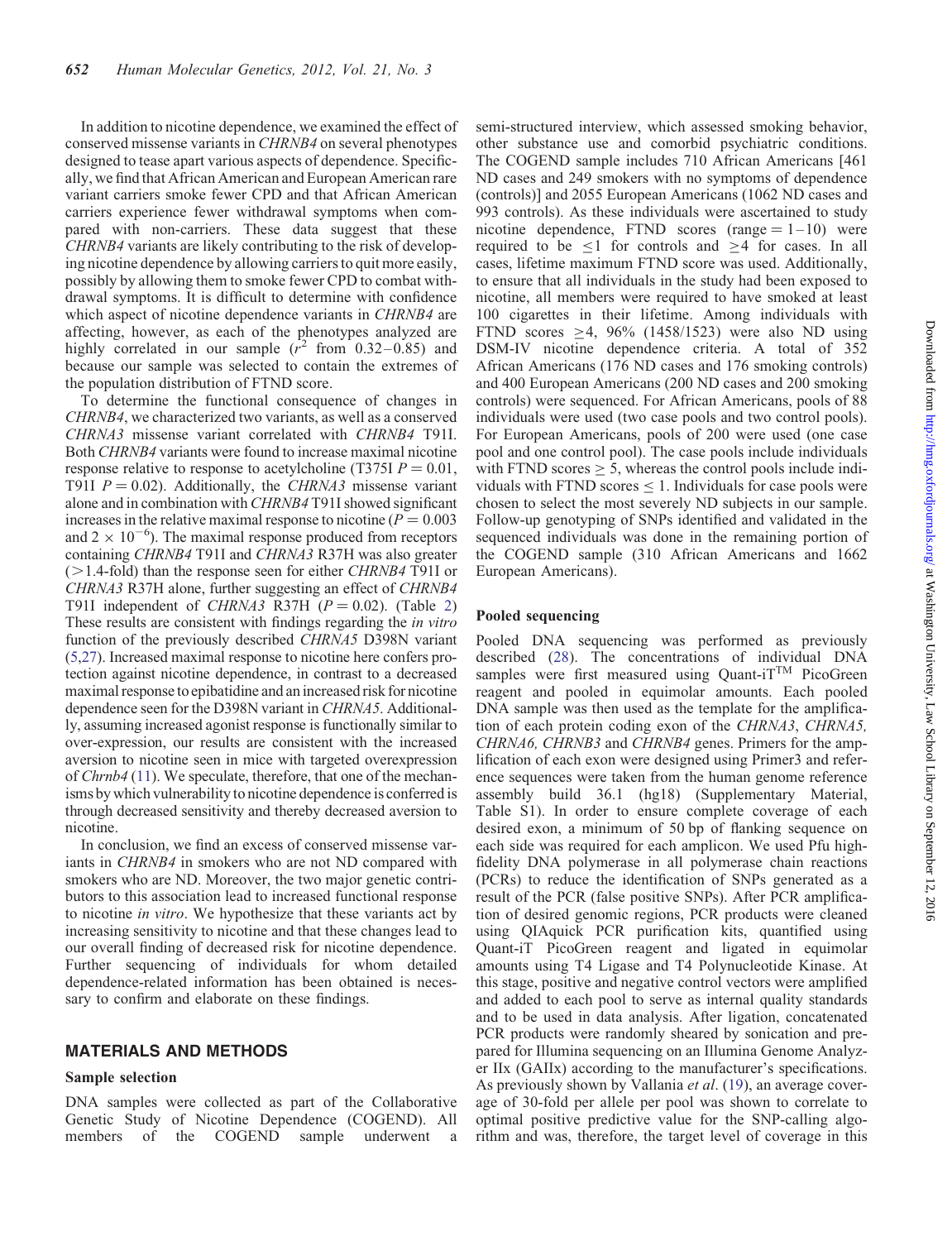| Gene           | Amino acid<br>position | rs number  | <b>CHR</b> | hg18 position | Allele 1      | Allele 2 | PhyloP score | Sift prediction | Frequency in<br>AA cases | Frequency in<br>AA controls | Frequency in<br>EA cases | Frequency in<br>EA controls |
|----------------|------------------------|------------|------------|---------------|---------------|----------|--------------|-----------------|--------------------------|-----------------------------|--------------------------|-----------------------------|
| B <sub>3</sub> | S326T                  |            | 8          | 42706583      | T             | A        | 0.67         | Tolerated       | 0.002                    | 0.002                       | $\Omega$                 | $\Omega$                    |
| B <sub>3</sub> | H329Y                  |            | 8          | 42706592      | C             |          | 3.98         | Damaging        | 0                        | 0                           | 0.0009                   | 0.0030                      |
| B <sub>3</sub> | K451E                  | rs35327613 | 8          | 42710892      | G             | А        | 2.35         | Tolerated       | 0.058                    | 0.045                       | 0.0009                   | 0.0005                      |
| B <sub>3</sub> | <b>H455N</b>           |            | 8          | 42710904      | $\mathcal{C}$ | А        | 0.97         | Tolerated       | $\Omega$                 | 0.001                       | $\Omega$                 |                             |
| A6             | N447S                  | rs16891583 | 8          | 42730159      | C             |          | 4.96         | Damaging        | 0.001                    |                             | $\Omega$                 |                             |
| A6             | T231I                  |            | 8          | 42730807      | G             | А        | 6.91         | Tolerated       | 0                        |                             |                          | 0.0005                      |
| A6             | <b>R96H</b>            |            | 8          | 42731315      | $\mathcal{C}$ |          | 0.94         | Damaging        | $\Omega$                 | 0.002                       | $\Omega$                 |                             |
| A6             | S43P                   |            | 8          | 42739457      | А             | G        | 1.23         | Damaging        | 0.011                    | 0.018                       |                          | 0.0005                      |
| A5             | S81F                   |            | 15         | 76660343      | $\mathcal{C}$ |          | 5.35         | Damaging        | 0.001                    |                             |                          | $\Omega$                    |
| A5             | V134I                  | rs2229961  | 15         | 76667807      | А             | G        | 6.72         | Damaging        | 0.002                    |                             | 0.0171                   | 0.0122                      |
| A5             | K167R                  |            | 15         | 76669288      | A             | G        | 5.40         | Damaging        | 0.015                    | 0.016                       | $\Omega$                 | 0.0005                      |
| A5             | L363O                  | rs79109919 | 15         | 76669876      |               | А        | 4.77         | Damaging        | 0.061                    | 0.054                       | 0.0009                   | $\Omega$                    |
| A5             | <b>D398N</b>           | rs16969968 | 15         | 76669980      | A             | G        | 3.77         | Tolerated       | 0.063                    | 0.032                       | 0.3874                   | 0.3114                      |
| A <sub>3</sub> | R37H                   | rs8192475  | 15         | 76698285      | C             |          | 2.67         | Damaging        | 0.008                    | 0.010                       | 0.0430                   | 0.0579                      |
| B <sub>4</sub> | M467V                  | rs61737502 | 15         | 76704628      |               |          | 1.58         | Tolerated       | 0.083                    | 0.068                       |                          | $\Omega$                    |
| B <sub>4</sub> | M456V                  |            | 15         | 76704661      |               |          | 4.71         | Damaging        | $\Omega$                 | 0                           | $\Omega$                 | 0.0005                      |
| B <sub>4</sub> | T375I                  | rs61737499 | 15         | 76708578      | G             | А        | 2.26         | Tolerated       | 0.008                    | 0.026                       |                          | $\Omega$                    |
| B <sub>4</sub> | R349C                  |            | 15         | 76708657      | А             | G        | 1.96         | Damaging        | 0.001                    | $\Omega$                    | 0.0072                   | 0.0072                      |
| B <sub>4</sub> | G296S                  |            | 15         | 76708816      | $\mathcal{C}$ |          | 5.69         | Damaging        | $\Omega$                 | 0.001                       |                          |                             |
| B <sub>4</sub> | S140G                  | rs56218866 | 15         | 76709284      | C             |          | 2.27         | Tolerated       | 0.047                    | 0.040                       | 0.0028                   | 0.0051                      |
| B <sub>4</sub> | R <sub>136</sub> O     | rs56095004 | 15         | 76709295      |               |          | 0.41         | Tolerated       | 0.003                    | 0                           | 0.0122                   | 0.0106                      |
| B <sub>4</sub> | R136W                  |            | 15         | 76709296      | G             | А        | 0.33         | Tolerated       | 0.012                    | 0.012                       |                          |                             |
| B <sub>4</sub> | T91I                   | rs12914008 | 15         | 76710560      | А             | G        | 2.16         | Tolerated       | 0.005                    | 0.008                       | 0.0378                   | 0.0536                      |
| B <sub>4</sub> | K57E                   |            | 15         | 76714871      |               |          | 1.16         | Tolerated       | $\Omega$                 | 0.001                       | $\theta$                 | $\Omega$                    |

<span id="page-6-0"></span>Table 2. Missense variants in sequenced nicotinic receptor genes presen<sup>t</sup> in the COGEND sample

Cases are individuals with FTND score  $\geq 4$  and controls are individuals with FTND scores  $\leq 1$ . PhyloP score is the basewise vertebrate conservation score. Positions are from human genome reference assembly build 36.1 (hg18).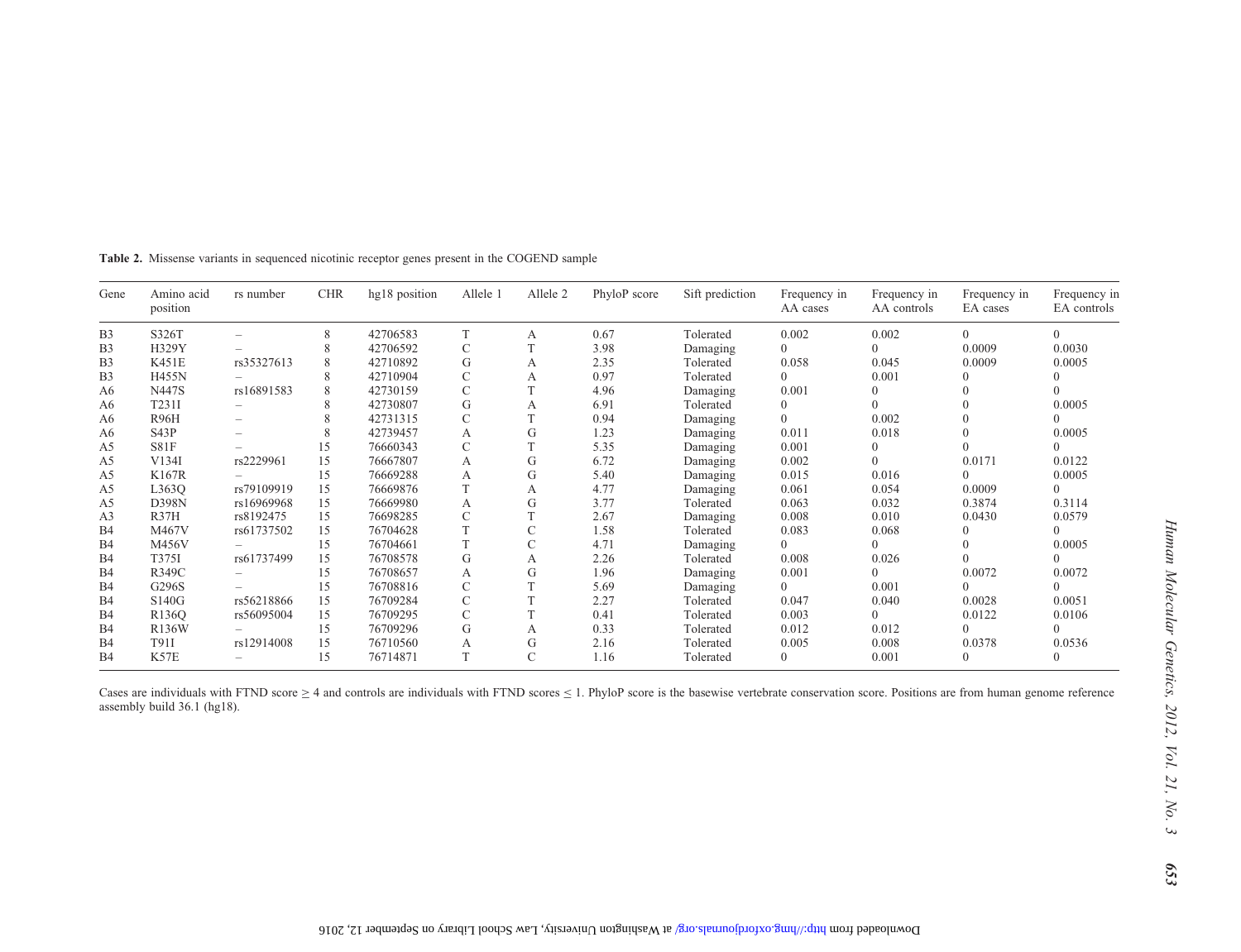study. In order to obtain sufficient coverage per allele per pool, we obtained two lanes of Illumina GAIIx sequencing per pool. Coverage per amplicon was calculated for each pool after the first lane of sequence was obtained and only those amplicons not reaching 30-fold coverage per allele were included for the second lane of sequencing.

#### Sequencing analysis

For analysis, sequencing reads (36 bp reads) were aligned using an alignment algorithm developed by Vallania et al. [\(19](#page-8-0)) which aligns sequences allowing for two mismatches or indels of up to 4 bp. In order to quantify the specificity and sensitivity of this method, positive and negative control DNA were introduced as PCR products in the pooled sequencing protocol outlined above. As a positive control to estimate sensitivity for variant calling, a pool of 10 plasmids with a 72 bp insert was generated. One plasmid acts as the 'wildtype' insert, while the remaining nine plasmids contain one or two synthetically engineered mutations. All 10 plasmids were combined such that each the allele frequency of each known mutation would mimic either the allele frequency of a single allelic variant or 10 allelic variants in our human DNA pool. Following mixing of the vectors, PCR amplification across the insert sequence was performed and the PCR product was added to the normalized pool of human target PCR reactions during sequencing library preparation. We then obtained more coverage for each amplicon than that which was required to detect all variants in this amplified positive control vector pool in order to ensure a minimal SNP detection false negative rate. As a negative control and to model the sequencing error rate, 1908 bp of the pCMV6-XL5 plasmid was also amplified and included. One half of the pCMV6-XL5 plasmid sequence was used to train the SNP finding algorithm and the other to test the error model. Finally, to identify variants in the pooled sequence data, we used the SPLINTER algorithm [\(19](#page-8-0)). The SPLINTER algorithm produces a P-value for the probability that a predicted variant is a true positive. This probability is produced using large deviation theory to quantify the difference between observed allele frequencies within the sequence data to the background error rate for the same type of sequence changes seen in the amplified pCMV6-XL5 plasmid. A P-value cut-off value for each lane of Illumina sequencing was defined as the value at which all positive controls were identified. Only those variants falling below this cut-off value were considered 'predicted' by SPLINTER. All protein coding or splice site variants predicted by SPLINTER were then validated by individual Sequenom genotyping in each person from the source DNA pools. SNPs validated in the sequenced individuals were then genotyped in all members of the COGEND sample. All individual genotyping was performed using the Sequenom platform as described previously ([8\)](#page-8-0).

#### Association analysis

Each missense variant as well as the number of carriers of missense variants at conserved positions for each gene in the genes surveyed was tested for association with nicotine

dependence in African Americans and European Americans using Fisher's exact test. Conservation was determined by basewise vertebrate conservation using PhyloP score [\(29](#page-8-0)). A site was called conserved when its phyloP score was >2, corresponding to a P-value of 0.01.The SNP rs56218866 (CHRNB4 S140G) was excluded from analyses as it had been shown previously to have no measurable effect on receptor function and did not effect the significance of the association between CHRNB4 carrier status and either nicotine dependence or CPD when taken as a covariate [\(30](#page-8-0)). For analysis of CPD, FTND score and withdrawal symptom count in carriers and non-carriers, Wilcoxon rank-sum tests were performed.

#### In vitro functional assay

Whole-cell voltage-clamp was performed as previously described to measure intracellular ion concentrations in response to exposure to nicotine [\(31](#page-8-0)). For each variant, we co-transfected HEK293 cells with plasmids expressing normal  $\alpha$ 3 and either normal  $\beta$ 4 or variant  $\beta$ 4, or variant  $\alpha$ 3 with normal or variant  $\beta$ 4. Additionally, we co-transfected HEK293T cells with plasmids expressing the minor allele of  $\alpha$ 3 R37H and  $\beta$ 4 T91I, because these SNPs are in very high LD and thus frequently co-occur in human populations. Concentration – response curves were produced for each subunit combination.  $EC_{50}$  values maximal response to agonist were each compared with normal using a two-tailed *t*-test.

### SUPPLEMENTARY MATERIAL

[Supplementary Material is available at](http://hmg.oxfordjournals.org/lookup/suppl/doi:10.1093/hmg/ddr498/-/DC1) HMG online.

## ACKNOWLEDGEMENTS

In memory of Theodore Reich, founding Principal Investigator of COGEND, we are indebted to his leadership in the establishment and nurturing of COGEND and acknowledge with great admiration his seminal scientific contributions to the field. Lead investigators directing data collection are L.B., N.B., D.H. and E.J. The authors thank Heidi Kromrei and Tracey Richmond for their assistance in data collection. We thank the Genome Technology Access Center in the Department of Genetics at Washington University School of Medicine for help with genomic analysis. The Center is partially supported by NCI Cancer Center Support Grant #P30 CA91842 to the Siteman Cancer Center and by ICTS/CTSA Grant# UL1RR024992 from the National Center for Research Resources (NCRR), a component of the National Institutes of Health (NIH), and NIH Roadmap for Medical Research. This publication is solely the responsibility of the authors and does not necessarily represent the official view of NCRR or NIH.

Conflict of Interest statement. L.J.B. and A.M.G. are listed as inventors on the patent 'Markers for Addiction' (US 20070258898) covering the use of certain SNPs in determining the diagnosis, prognosis and treatment of addiction. L.J.B. acted as a consultant for Pfizer, Inc. in 2008.